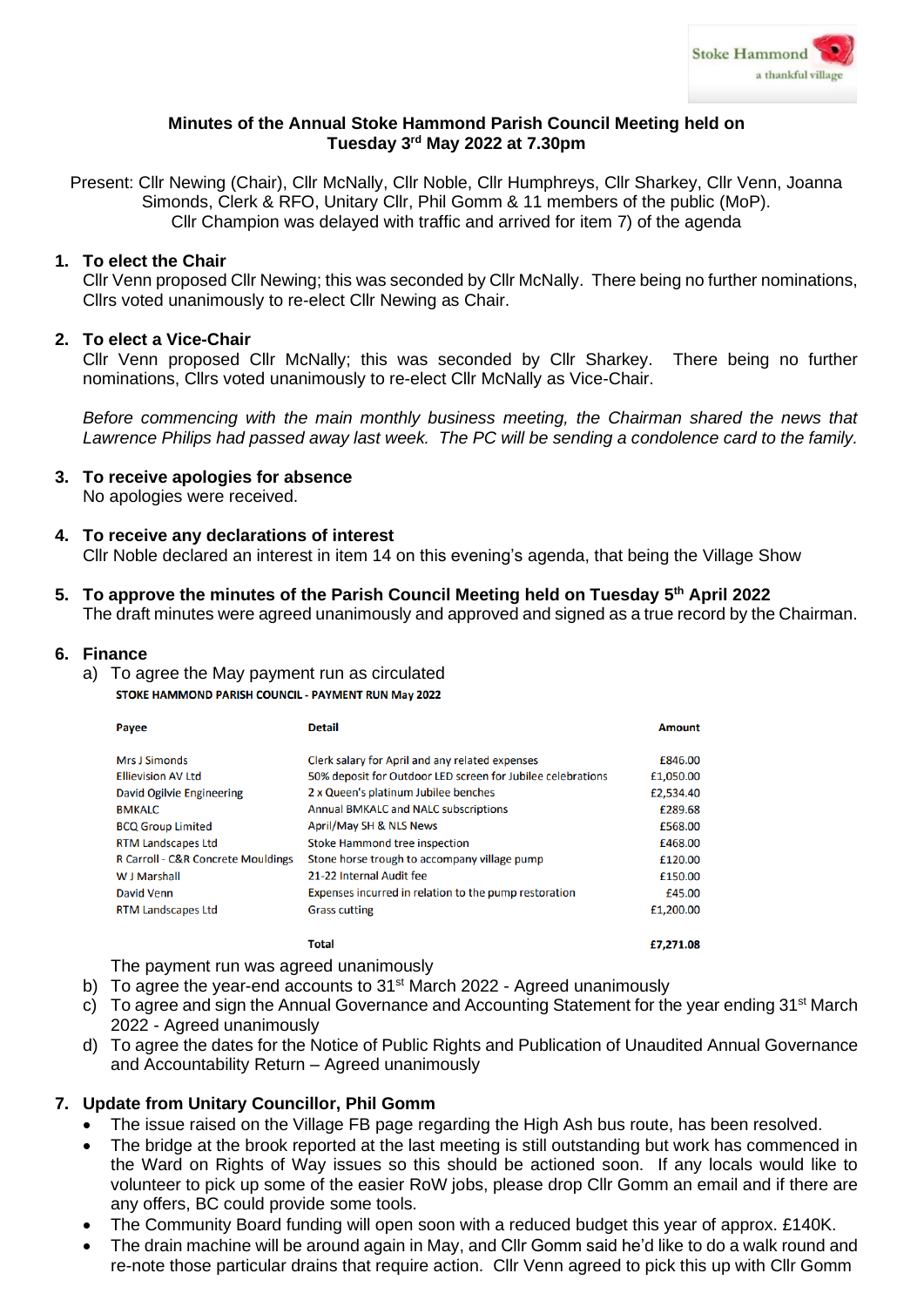There is the big environmental green issue that we're all addressing to bring emissions down. Solar panels are the big one right now, and on 19<sup>th</sup> May there is a new grant that will be available which is paying between 30-40% of the cost, to encourage domestic homeowners to go solar.

## **The Chairman asked if there were any questions for Cllr Gomm:**

- A MoP asked for an update on the Spinney tidy up, between Phoebes Orchard and the Sports Field. Cllr Gomm said this was ongoing and he was in touch with the resident that raised the matter.
- A MoP referred to the footpath at the back of the Church which has still not been repaired and is now so bad you can put your foot through one of the bridges. A photo has been emailed to the Clerk this evening to forward to Cllr Gomm for action with the Rights of Way team. **Action Cllr Gomm**
- A MoP queried why the road up to Paper Mill, (with only a couple of houses), has been marked out for repair when Old School Lane remains full of holes. Cllr Gomm was not aware of this and said it could be the Canals Trust doing some work, as the highway only goes to the entrance gate. He said he'd look into the matter, as TfB would certainly have authorised the licence. **Action Cllr Gomm**

## **Clerk's Update**

- No update yet on the three VAS applications submitted on 18/3, although the dedicated Parish team, have raised it with the Intelligent Traffic Systems team, who they believe have overall responsibility.
- More reports of dog mess, this time at the CC, when last week a parishioner had taken her grandchild to use the play equipment. People not picking up is still a problem, even by children's play areas.
- Year-end meeting with our Internal Auditor went well and on receipt of this evening's signed AGAR documentation, paperwork will be submitted to the External Auditor.
- The two Queens Jubilee benches arrived last week and are now in storage until installation, and many will have seen that the new village pump and trough have now been installed. A big thank you to Cllr Venn and his two neighbours for all their hard work in bringing this to fruition.
- The Bragenham Side Road closure application for the Sunday of the Jubilee event has been granted.
- I wrote to the Ariva bus company last month reference the speeding bus from the Dolphin that was brought to our attention at last month's meeting. They have been back in touch saying they take such matters very seriously and would be investigating.
- I wrote, with photos, to the Canal and River Trust regarding the deterioration of the path and steps raised at the last meeting. They acknowledged our concern on  $14<sup>th</sup>$  April and confirmed this would be investigated and added to their list of works, if it is not already on there.
- The broken Church Road sign was reported on 26<sup>th</sup> April and Streetscene confirmed the next morning that the concrete posts will be replaced within 30 working days.
- The new batch of flytipping on Dorcas Lane was reported yesterday. Cllr Gomm asked that the Clerk email him the FixMyStreet reference and photos and he would look to get some covert cameras put up. **Action Clerk / Cllr Gomm**
- **8. Planning:** To discuss planning applications and make recommendations on any planning applications received after this agenda is published, if urgent.

# **22/01251/APP – STOKE HAMMOND**

### **Rectory Farm, Newton Road, MK17 0EB**

Cllrs confirmed they had NO OBJECTION with the agricultural building itself, however, they did express concern over the direction of which slurry would run away from the building. Their comment is therefore made on the stipulation that slurry must not run towards the road. Cllrs agreed unanimously.

## **22/00780/APP Stoke Lodge**

Whilst the determination date has now passed, a neighbouring property was not aware of this new application, and they believe no yellow planning notices were displayed. After lengthy discussion, Cllrs agreed that the Clerk should write to the Case Officer making the point that we suspect yellow notices were not put up and as such, residents should be given more time to put comments in. **Action Clerk** If a satisfactory response is not received, Cllr Gomm said that he would intervene as necessary.

### **9. To report on any Highways, Footpaths & Footways and Lighting matters**

• Cllrs agreed to clearing the alleyway weeds between Manor Close and Bragenham Side. Proposed: Cllr Venn / Seconded: Cllr Sharkey / Unanimously agreed. **Action Clerk**

Cllr Gomm said he would check to see whether this area is in fact unadopted. **Action Cllr Gomm**